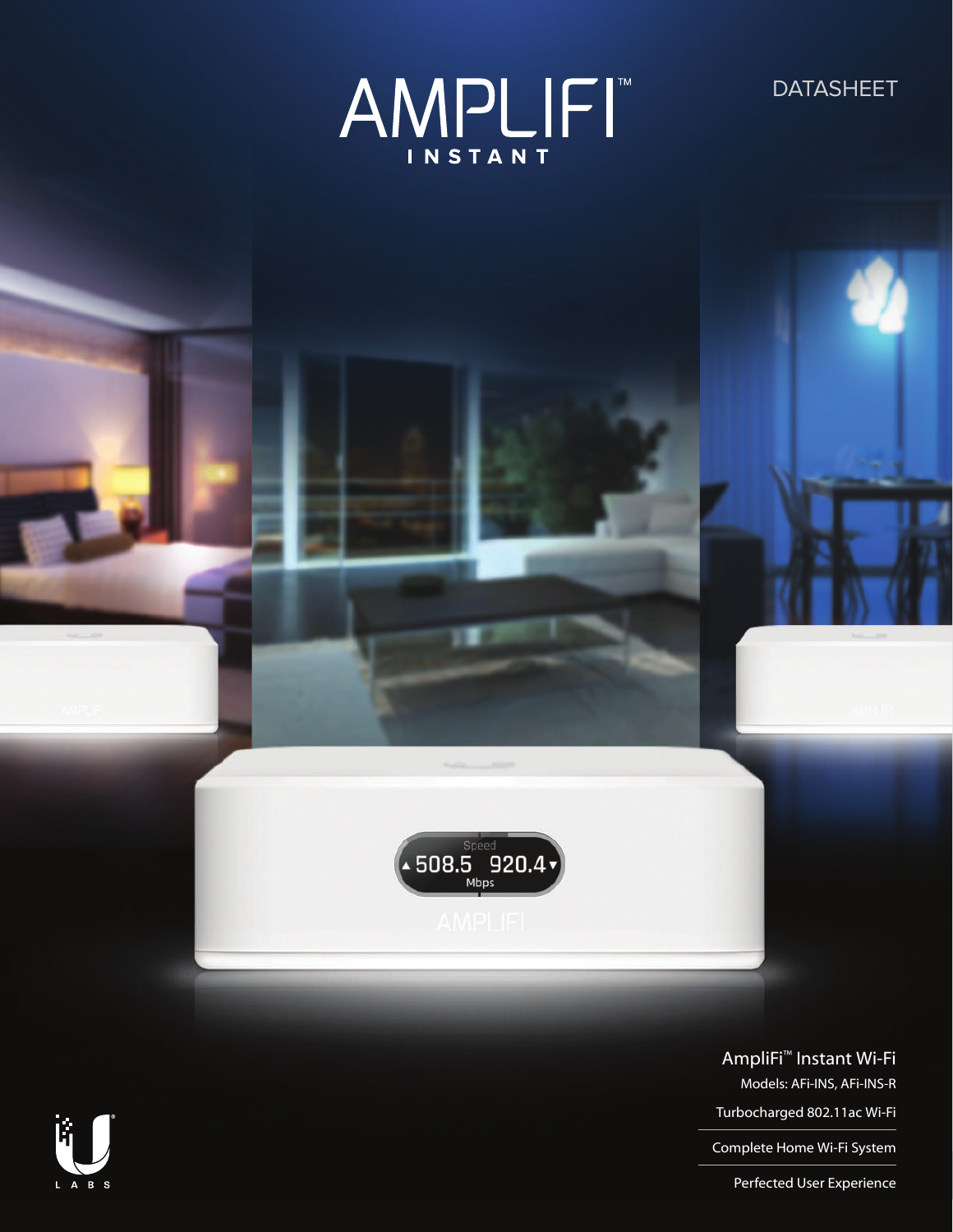AMPLIFI DATASHEET DATASHEET

# **AMPLIFI** INSTANT

# **Faster, Whole-Home Wi-Fi™**

AmpliFi Routers and MeshPoints are designed to work in combination to eliminate any dead spots in your home. They utilize mesh technology to provide powerful wireless performance in an innovative and simple design.

With turbocharged 802.11ac Wi-Fi, AmpliFi utilizes multiple self-configuring radios and advanced Wi-Fi antenna technology to bring ubiquitous secure Wi-Fi coverage to any home network. Ensure that your smart TV, wireless security cameras, digital downloads, and streaming devices have the connectivity demanded in today's modern home.

#### **Router**



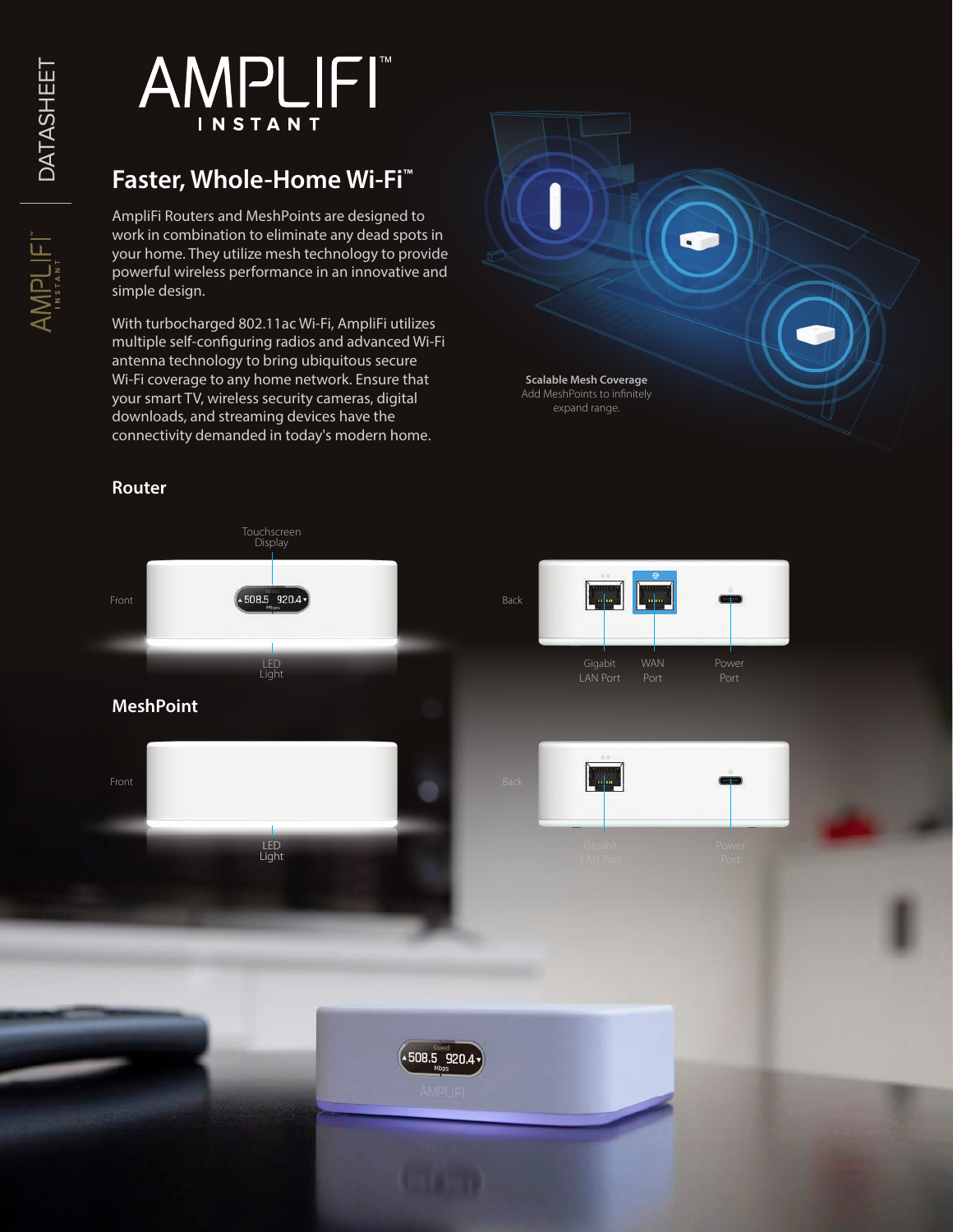**MPLIFIT** 



# **Instant Setup**

The intuitive, easy-to-use AmpliFi app allows you to set up your system in mere minutes. It also features configuration options, powerful reporting metrics, parental controls, remote access, and easy guest access. The mobile app is available for download on Android™ and iOS smartphones.







### **INSTANT WI-FI SYSTEM**

#### Model: AFi-INS

The AmpliFi Instant Wi-Fi System includes a router with an easy-to-use touchscreen display, 1 Gigabit Ethernet port, a WAN port, an Ethernet cable, and one MeshPoint with an Ethernet port to maximize coverage and eliminate dead zones in your home. The AmpliFi Instant Wi-Fi system provides superior coverage with a range of up to 4,000 sq. ft and quick setup for whole home coverage with seamless Wi-Fi.



### **INSTANT ROUTER**

#### Model: AFi-INS-R

The AmpliFi Instant Router features an easy-to-use touchscreen display, one Gigabit Ethernet port, a WAN port, and an Ethernet cable. The AmpliFi Router provides excellent coverage for standard-sized homes of approximately 2,000 sq ft. Expand as needed by adding MeshPoints to your mesh Wi-Fi system.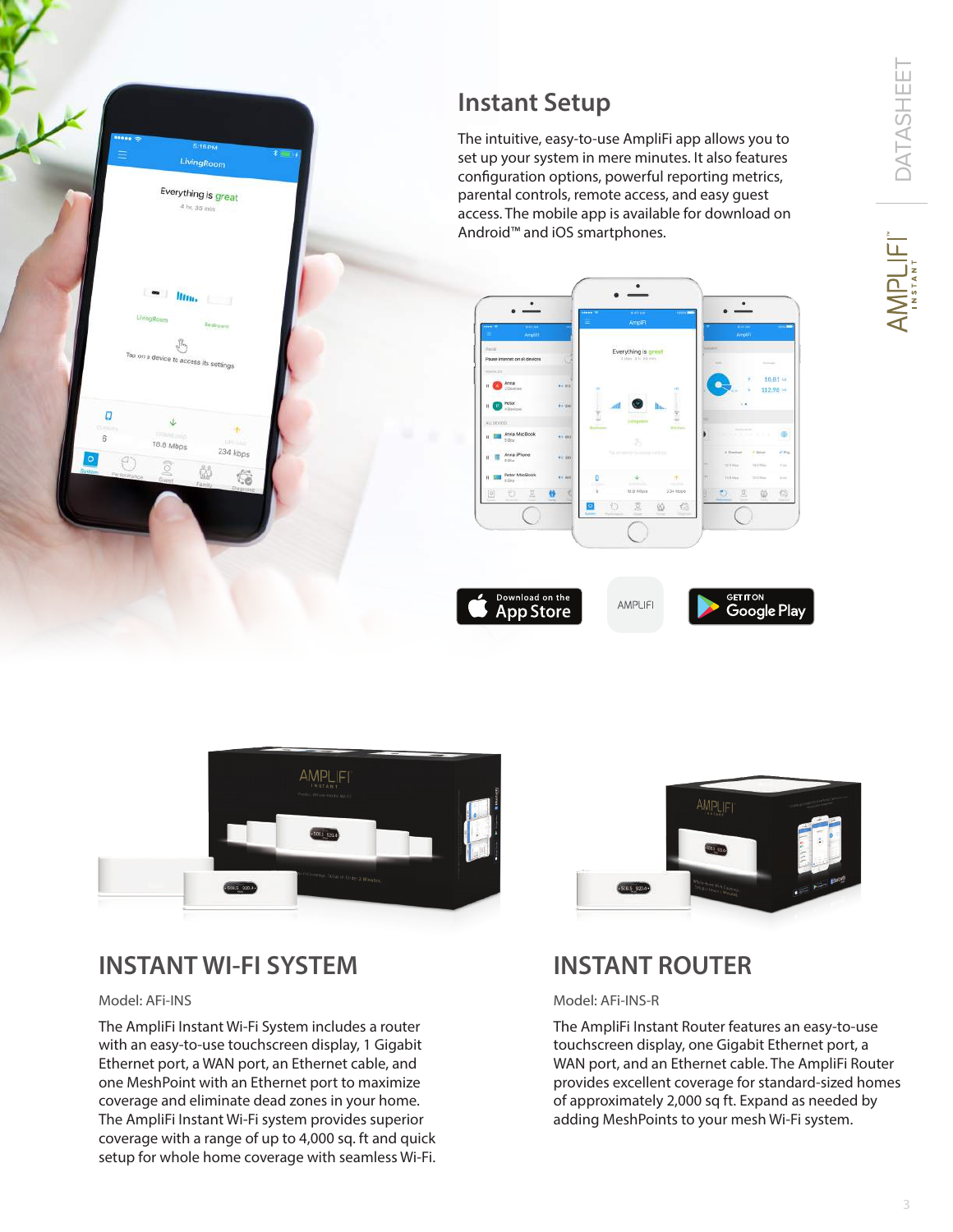# **Router Specifications**

| <b>Dimensions</b>            | 99.5 x 97.8 x 33.05 mm (3.92 x 3.85 x 1.30")                                 |
|------------------------------|------------------------------------------------------------------------------|
| Weight                       | 215 g (7.58 oz)                                                              |
| Max. TX Power                | 22 dBm                                                                       |
| <b>MIMO</b>                  | 2.4 GHz: 2x2, 5 GHz: 2x2                                                     |
| Speeds                       | 2.4 GHz: 300 Mbps, 5 GHz: 867 Mbps                                           |
| Networking Interface         | Wi-Fi/Gigabit Ethernet (1) WAN, (1) LAN                                      |
| Max. Power Consumption       | 9W                                                                           |
| <b>ESD/EMP Protection</b>    | ± 24kV Air/Contact                                                           |
| <b>Buttons</b>               | Reset                                                                        |
| Antennas                     | (1) Dual-Band Antenna, Single-Polarity                                       |
| <b>Display</b>               | 30.73 mm (1.21") Diagonal, 160 x 64, 142 ppi,<br>Capacitive Touch, Grayscale |
| Wi-Fi Standards              | 802.11ac                                                                     |
| <b>Power Save</b>            | Supported                                                                    |
| <b>Wireless Security</b>     | <b>WPA2-PSK AES/TKIP</b>                                                     |
| <b>Operating Temperature</b> | 14 to 131° F (-10 to 55° C)                                                  |
| <b>Operating Humidity</b>    | 5 to 95% Noncondensing                                                       |
| Certifications               | FCC, CE, IC                                                                  |

#### Supported Data Rates

| 802.11ac            | 13 Mbps to 866.7 Mbps (MCS0 - MCS9, VHT 20/40/80) |
|---------------------|---------------------------------------------------|
| 802.11 <sub>n</sub> | 6.5 Mbps to 300 Mbps (MCS0 - MCS15, HT 20/40)     |
| 802.11a             | 6, 9, 12, 18, 24, 36, 48, 54 Mbps                 |
| 802.11b             | $1, 2, 5.5, 11$ Mbps                              |
| 802.11g             | 6, 9, 12, 18, 24, 36, 48, 54 Mbps                 |

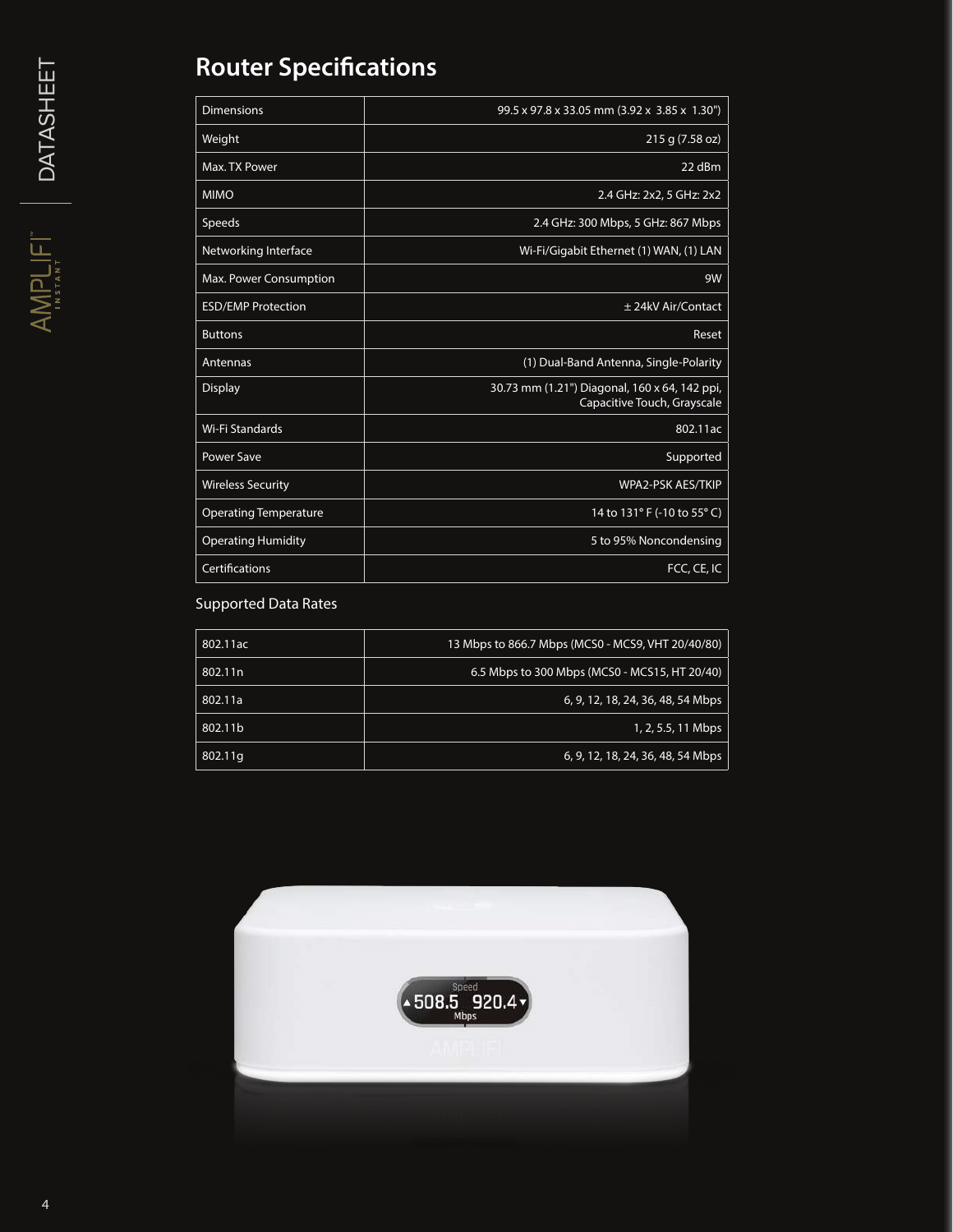# **MeshPoint Specifications**

| <b>Dimensions</b>            | 99.5 x 97.8 x 33.05 mm (3.92 x 3.85 x 1.30") |
|------------------------------|----------------------------------------------|
| Weight                       | 215 g (7.58 oz)                              |
| Max. TX Power                | 22 dBm                                       |
| <b>MIMO</b>                  | 2.4 GHz: 2x2, 5 GHz: 2x2                     |
| Speeds                       | 2.4 GHz: 300 Mbps, 5 GHz: 867 Mbps           |
| Networking Interface         | Wi-Fi/Gigabit Ethernet (1) LAN               |
| Max. Power Consumption       | 9W                                           |
| <b>ESD/EMP Protection</b>    | ± 24kV Air/Contact                           |
| <b>Buttons</b>               | Reset                                        |
| Antennas                     | (1) Dual-Band Antenna, Single-Polarity       |
| Wi-Fi Standards              | 802.11ac                                     |
| Power Save                   | Supported                                    |
| <b>Wireless Security</b>     | WPA2-PSK AES/TKIP                            |
| <b>Operating Temperature</b> | 14 to 131° F (-10 to 55° C)                  |
| <b>Operating Humidity</b>    | 5 to 95% Noncondensing                       |
| Certifications               | FCC, CE, IC                                  |

### Supported Data Rates

| 802.11ac | 13 Mbps to 866.7 Mbps (MCS0 - MCS9, VHT 20/40/80) |
|----------|---------------------------------------------------|
| 802.11n  | 6.5 Mbps to 300 Mbps (MCS0 - MCS15, HT 20/40)     |
| 802.11a  | 6, 9, 12, 18, 24, 36, 48, 54 Mbps                 |
| 802.11b  | 1, 2, 5.5, 11 Mbps                                |
| 802.11g  | 6, 9, 12, 18, 24, 36, 48, 54 Mbps                 |